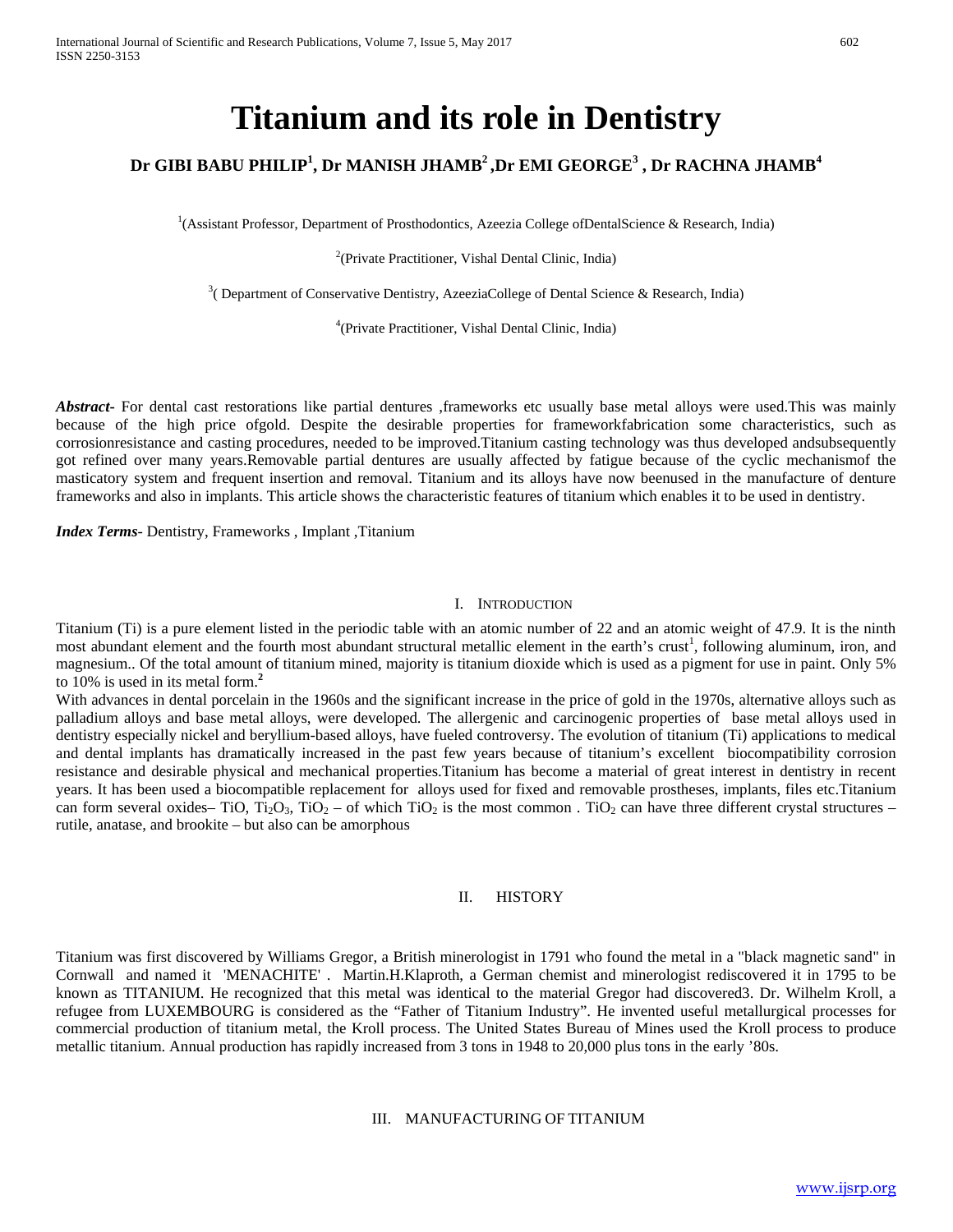Titanium is produced by heating titanium ore (rutile, ilmenite) with petroleum-derived coke in a [reactor](https://en.wikipedia.org/wiki/Fluidized_bed_reactor) at 1000 °C. The mixture is then treated with [chlorine](https://en.wikipedia.org/wiki/Chlorine) gas, forming [titanium tetrachloride](https://en.wikipedia.org/wiki/Titanium_tetrachloride) TiCl<sub>4</sub> and other volatile chlorides, which are subsequently separated by continuous [fractional distillation](https://en.wikipedia.org/wiki/Fractional_distillation) in the presence of carbon and chlorine and then reducing the resultant TiCl, with molten sodium to produce a titanium sponge. This sponge is then fused under vacuum or in an argon atmosphere into titanium ingots.**<sup>4</sup>**It is often remelted to remove inclusions and ensure uniformity

Titanium alloys used in dentistry exist in three forms: alpha, beta, and alpha-beta. These types originate when pure titanium is heated, mixed with elements such as aluminum and vanadium in certain concentrations, and then cooled. These added elements are said to act as phase-condition stabilizers<sup>5</sup>. Aluminum has been called an alpha-phase condition stabilizer. Aluminum serves to increase the strength and decrease the weight of the alloy. Vanadium has been called a beta-phase stabilizer. As aluminum or vanadium is added to Ti, the transformation occurs from alpha to beta. The alloy form desired is maintained at room temperature by quenching the alloy.Titanium is available as Commercially pure titanium (cpTi) and as Titanium Alloys. Classification of Titanium is given by American Society for Testing and Materials ASTM (Table 1), Commercially pure titanium (cpTi) is available in four grades <sup>6,8</sup>(Table 2) which vary according to the oxygen  $(0.18-0.40 \text{ wt\%})$ , iron  $(0.20-0.50 \text{ wt\%})$  and other impurities. Grade 1 being the most pure.<sup>7,8</sup>

## IV. PHYSICAL & CHEMICAL PROPERTIES

## **Biocompatibility & Corrosion Resistance**

Titanium's highly reactive nature provides both advantages and disadvantages for its use. Titanium must be melted in a vacuum or under inert gas to prevent oxidation and incorporation of oxygen can lead to embrittlement of the cast metal.<sup>9</sup> Contamination with even low concentrations of atmospheric oxygen can lead to significant loss of ductility. The molten alloy reacts readily with refractory investment materials, therefore the material should be selected carefully.

This same reactivity is responsible for many of titanium's favorable properties. The metal oxidizes almost instantaneously in air to form a tenacious and stable oxide layer approximately 10 nanometers thick<sup>10</sup>. This oxide layer provides a highly biocompatible surface and a corrosion resistance similar to that of noble metals. In addition, the oxide layer allows for bonding of fused porcelains. However recently contact dermatitis or granulomatous reactions to titanium is seen in its use in pacemakers, hip prostheses, surgical clips etc. It appears that in rare circumstances, for some patients, the titanium used in dental implants also induced an allergic reaction <sup>11</sup>.

## **Strength & Rigidity**

The strength and rigidity of titanium are comparable to those of other noble or high noble alloys commonly used in dentistry<sup>12</sup> and titanium's ductility when chemically pure, is similar to that of many dental alloys. Titanium also can be alloyed with other metals, such as aluminum, vanadium or iron, to modify its mechanical properties. The wrought alloy condition is approximately 6 times stronger than compact bone and thereby affords more opportunities for designs with thinner sections (e.g., plateaus, thin interconnecting regions, implant-to-abutment connection screw housing, irregular scaffolds, and porosities However toxicity of V has been pointed out. V-free titanium alloys as implant materials have been developed. Most of them are, â type titanium alloys composed of non-toxic elements like Nb, Ta, Zr, Mo or Sn with lower moduli of elasticity and greater strength have been developed recently <sup>13</sup> Titanium has a relatively high tensile strength; it takes quite a bit of pressure to pull titanium apart. According to Key to Metals, titanium has a tensile strength of between 30,000 and 200,000 lbs. per square inch. The yield strength  $(170 - 480 \text{ MPa})$  and ultimate strength (240 – 550 MPa) varies depending on the grade of titanium  $^{14}$ .

## **Shape memory**

The nickel-titanium alloy (Nitinol) wires have large elastic deflections or working range and limited formability, because of their low stiffness and moderately high strength. This alloy exists in various crystallographic forms. At high temperature stable BCC lattice (austenitic phase) exists. On appropriate cooling, or on application of stress, this transforms to a close-packed hexagonal martensitic lattice, associated with volumetric change. These characteristics of the austenite to martensite phase transition results in two features of clinical significance called as shape memory and superelasticity, or pseudoelasticity.<sup>15</sup> The use of NiTi for medical applications was first reported in the 1970s .Nitinol [also known as a shape memory alloy (SMA), smart alloy, memory metal, or muscle wire] is an alloy that "remembers" its shape. NiTi has been used *in* orthopedic and orthodontic implants 16.

## **Low thermal coefficient of expansion**

This property allows titanium to be much more compatible with ceramic or glass materials than most metals, particularly when metalceramic or metal-glass seals are involved.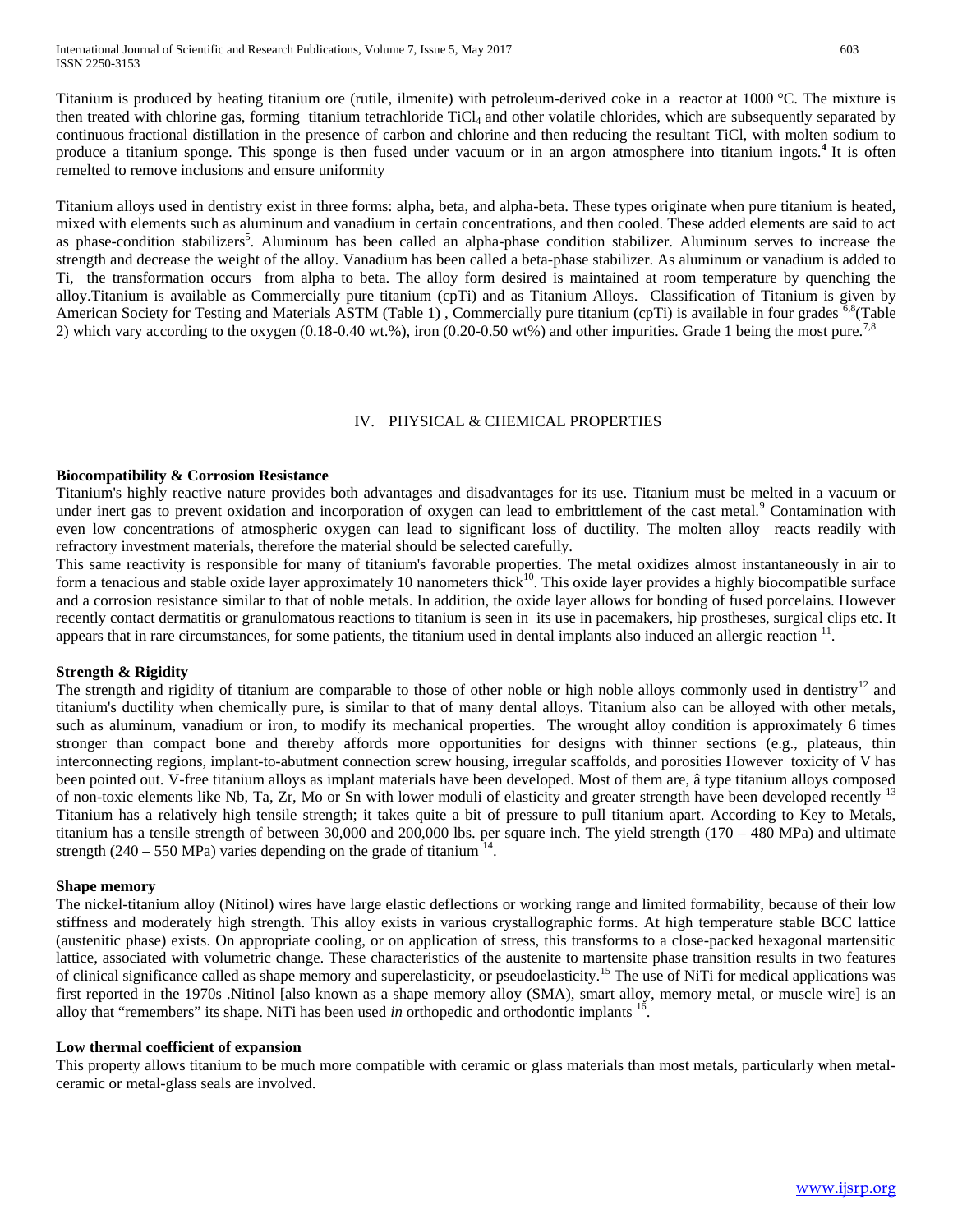#### **Low modulus of elasticity**

The modulus of elasticity of titanium is 5 times greater than that of compact bone, and this property places emphasis on the importance of design in the proper distribution of mechanical stress transfer.The modulus of elasticity of the alloy is slightly greater than that of titanium, being about 5.6 times that of compact bone. The alloy and the primary element (Ti) both have titanium oxide (passivated) surfaces.

#### **Density**

The density of CpTi (4.5 g/cm3) is about half of the value of many of other base metals. Titanium is lighter than the stainless steel (approximately 56% as dense) yet has a yield strength twice and ultimate tensile strength almost 25% higher. This gives it a highest strength –to – weight ratio of any metal suited to medical use.

#### **Non-magnetic**

Commercially pure titanium and all the titanium alloys are non magnetic. The physical difference between ferromagnetic and nonferromagnetic materials lies in the degree of magnetization. <sup>17</sup> Titanium is not susceptible to outside interference and won't trigger metal detector. <sup>18</sup> Another benefit to titanium for use in medicine is its non-ferromagnetic property, patients with titanium implants can be safely examined with magnetic resonance imaging (convenient for long-term implants)

#### V. USES

Titanium alloys are largely used in industrial applications such as jet engines, air frames, and the aerospace industry, which require high strength-to-weight ratios and good corrosion resistance. Other applications include chemical processing, nuclear waste containment, heat exchange units, seawater desalinization, marine equipment, deep-well drilling, and food processing situations that require resistance to corrosion by chemicals and cleaning agents.<sup>2</sup>

#### VI. ROLE IN DENTISTRY

ATitanium has been used in cast dental prostheses since the 1970s.<sup>12</sup> Equipment is available to cast titanium into single-and multipleunit-crown and- bridge frameworks, implant-supported structures and partial or full denture bases.<sup>19</sup>Cp-Ti presents mechanical properties similar or slightly better than gold alloys type III and IV, nickel–chromium (Ni–Cr) and cobalt–chromium (Co–Cr), normally used in the fabrication of frameworks<sup>20</sup>. Although titanium provides some advantages to these prostheses, the high melt temperature of titanium, 1,672 °C, requires special melt procedures, cooling cycles, investments and equipments to avoid its contamination<sup>10</sup>. Due to the gas absorption and high chemical reactivity of casting, titanium is difficult to be processed through the conventional technique of lost-wax. In high temperatures, it reacts with gaseous elements such as nitrogen, oxygen and hydrogen and forms a thick layer of oxides "alpha case"which may reduce the resistance and ductility of the structure obtained. Due to this , use of a vacuum chamber and controlled environment is preferred  $2^{1}$ . There are three main types of titanium casting systems: casting under pressure/vacuum with separated chambers of melt and casting; casting under pressure/vacuum with a single chamber of melt and casting; casting under vacuum/centrifugation. Also, dental titanium casting can be accomplished through the methods of centrifugation or pressure/vacuum<sup>22</sup>. The metal is melt with an electric plasma arch or through inductive heating in a chamber full of inert gas or at vacuum. The metal is melt and then is transferred to the refractory mould through the centrifuge or through filling under pressure/vacuum<sup>23</sup>. Several equipments are commercially available for casting titanium but their cost is considerably higher than the conventional casting equipments $^{24}$ .

Due to these difficulties other techniques were developed to fabricate crowns and frameworks. Such techniques comprise titanium machining from a solid metallic block. The frameworks are all fabricated in titanium grade 2 considering four generations of development. The first generation is based on pre-fabricated titanium cylinders and a bar component, which are joined through laser welding <sup>25</sup>. In the second generation technique, different pieces of titanium components with cylinders are used. After the leveling of the components, a titanium bar is positioned and, then, horizontally laser welded  $^{25}$ . In the third generation of frameworks, small titanium components are individually cast by a technician for each titanium abutment at the main mould and, then, joined by laser weld. After that, resin teeth are joined or ceramic is cast to the titanium device  $25$ . In the fourth generation, Procera<sup>®</sup> titanium frameworks are fabricated in a single piece through machining controlled by a computer. This technique is based on a concept where the technician makes a resin pattern simulating the final shape of the framework, and then this pattern is scanned and its image is generated by a software. Information about the implants positions are also given to the computer. When all data are collected, a framework is machined from a solid block of titanium grade 2, which is only refined and polished by a technician. Following, resin teeth are fixed or a low fusion porcelain is used to fabricate the teeth  $25$ .

Other techniques of frameworks fabrication through titanium machining are also available. Such techniques utilize the CAD-CAM system and comprise a computed system of restoration/reconstruction that uses a scanning technique primarily in combination with machining techniques of titanium and/or porcelain in the prosthetic laboratory. The different systems can use either CAD-CAM or a wax pattern combined with CAM <sup>26</sup>. Some systems known are: Hint-ELs, Procera, DCS President System, Cad. Esthetics, KaVo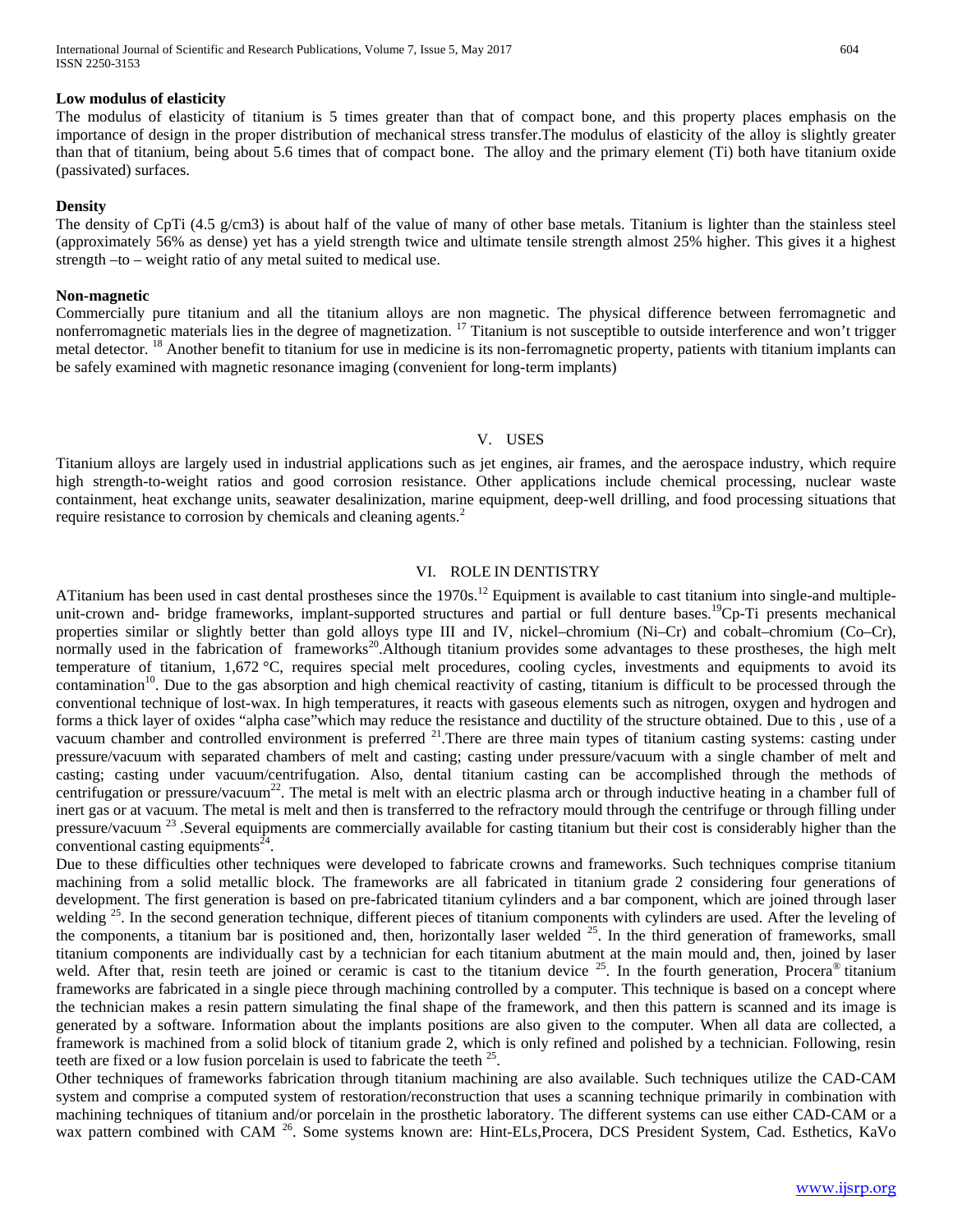Everest System, microDenta, Cerconbrain and Cerec<sup>27</sup>. These techniques are based on a model scanning, which is digitalized for the production of a design by the software. This design would represent the final shape of the desired structure. Therefore, through the data obtained from the representation of the final structure shape, the framework is fabricated by industrial machining equipments using a single block of titanium. From this moment, also through the same system described previously, the crowns on the framework are obtained by machining a ceramic block .Laser welding aims to enhance the poorer marginal adaptation of titanium castings, because, besides the difficulties of casting and machining, titanium presents a great difficulty related to the conventional welding due to its high melting point and chemical reactivity . In laser welding, the intensity and duration of laser pulse is such that a sufficient energy can be provided to a junction in order to join the segmented structures and reach a weld point before a high heat is conducted to other parts of the piece. It means that there is a small generation of heat for the piece, except for the point of laser application  $^{28}$ . Despite of these advantages, Sjogren et al. attested that the chemical composition of the highly reactive titanium is changed in the weld point during laser welding, and this can influence the mechanical properties in this region.<sup>29</sup>

#### Role with Dental Implants

Initial utilization of titanium in Dentistry is dated from the 60's and occurred accidentally. In 1965, the Swedish doctor Per-Ingvar Branemark was investigating the blood microcirculation in rabbits tibiae with an observational camera made of titanium, when he noticed that metal and bone were perfectly integrated, without any rejection, and these cameras were very difficult to be removed. Based on this observation, Branemark developed special cylinders to be implanted in rabbits' and dogs' tibiae; which became, later, a secure, modified and optimized base to receive long-term fixed prosthesis in maxilla and mandible for human application  $30$ . In this same year, a 10-year follow-up study was initiated in Gothenburg, Sweden to evaluate the clinical results from the application of this technique in humans  $31$ .

Titanium implants have been used with success for years in the substitution of lost dental elements. They can be manufactured both from commercially pure titanium (cp-Ti) or titanium alloys. They have been used for both endosseous and subperiosteal implants.<sup>32</sup>Endosseous implants have taken the form of rods, posts and blades made of either pure titanium or titanium alloys. The passivating oxide on the implant surface permits close apposition of physiological fluids, proteins, and hard and soft tissues to the metal surface. This process, whereby living tissue and an implant become structurally and functionally connected, is called osseointegration.<sup>33</sup> Titanium also has been used successfully as a biocompatible implant material, and continual improvements in both device design and clinical implantation techniques have led to well-accepted and predictable procedures. In 1996, the ADA's Council on Scientific Affairs updated its position regarding the use of endosseous implants as a treatment modality for full or partially edentulous patients.<sup>34</sup>

#### VII. CONCLUSION

The physical and chemical properties of Titanium and titanium alloys make it a versatile material in modern Dentistry. Properties like corrosion resistance in oral environments, strength-to-weight ratio, Lightweight, excellent mechanical properties , Biocompatible, Non-toxic, Long-lasting, Non-ferromagnetic, Cost-efficient and Long range availability makes titanium the best material choice for many critical applications. However, although all its advantages, the technologies related to it casting, machining and processing techniques, such as spark erosion, laser welding and micromachining, and computer aided design – computer aided manufacturing are still expensive and with important limitations. Therefore, a wide use of titanium in dental prosthesis will depend on technological advance and more clinical investigations in order to develop more profitable techniques to prove its efficiency. .

#### ACKNOWLEDGMENT

The preferred spelling of the word "acknowledgment" in American English is without an "e" after the "g." Use the singular heading even if you have many acknowledgments.

#### **REFERENCES**

- [1] Nutt MC: Mntallurgy and Plastics for Engineers. Phoenix,AZ, Associated Lithographers, 1976
- [2] Bannon BP, Mild EE: Titanium alloys for hiomateriat applications- An overview. Presented at A.S.T.M sponsored symposium, Phoenix, May 1981.
- [3] Williams DF Titanium and titanium alloys, in David F. Williams (ed): Biocompatibility ofClinica1 Implant Materials, vol 1 (ed 1). BocaRaton, FL, CRC Press, 1981, pp 9-44
- [4] Cotton FA. Wilkerson G, editors: Advanced Inorganic Chemistry: A Comprehensive Text. New York. 1971. Interscience Publishers.
- [5] Guy AC;: Essentials of Materials Science. New York, 1976. McGraw-Hill Book Co, pp 328-330.
- [6] ASTM F 67-95: Standard specification for unalloyed titanium for surgical implant applications, in Annual Book of ASTM Standards, Philadelphia, PA, American Society for Testing and Materials, 1995
- [7] ASTM F 136-92: Standard specification for wrought Ti- 6A1-4V ELI alloy for surgical implant applications, in Annual Book of ASTM Standards. Philadelphia, PA, American Society for Testing and Materials, 1992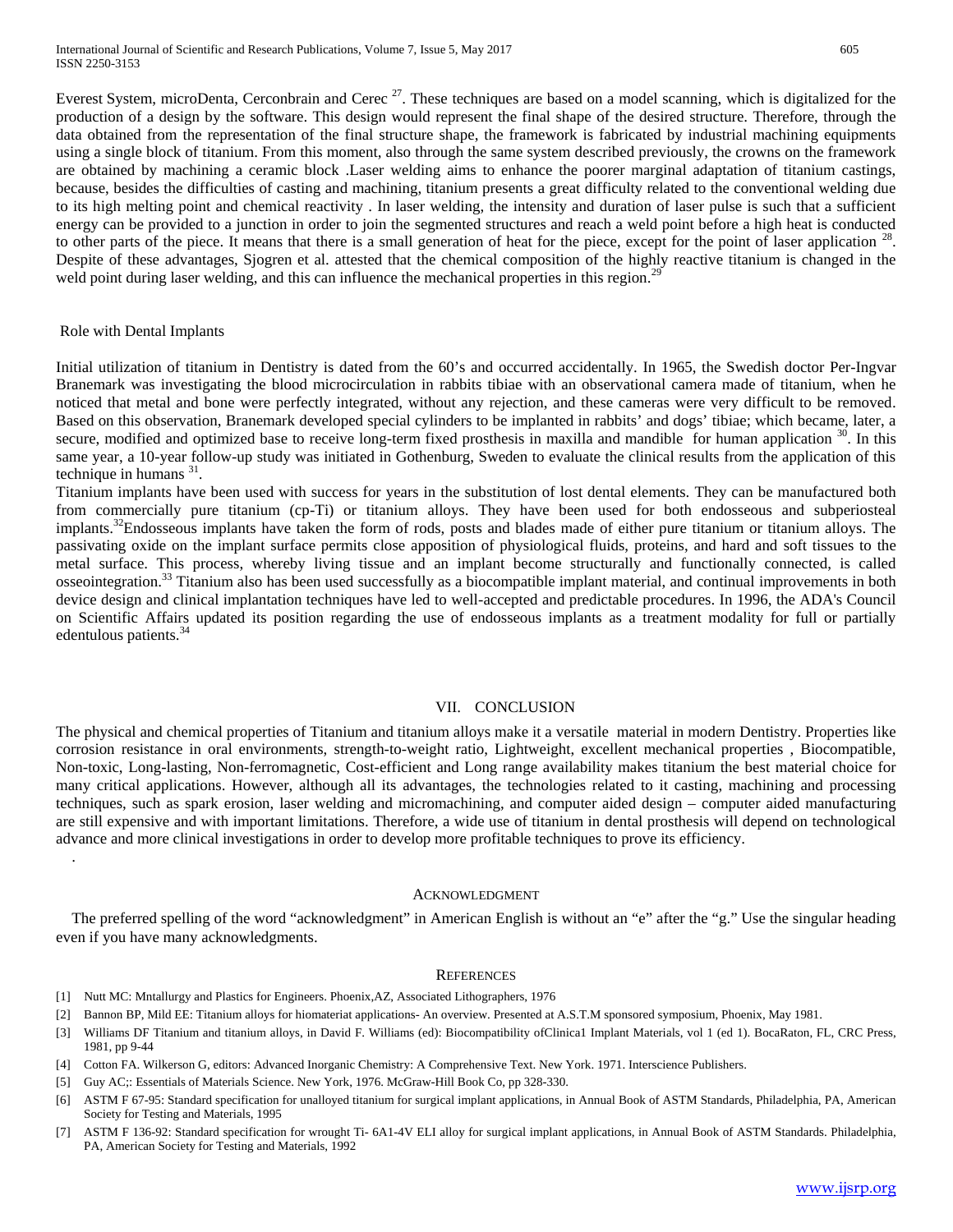- [8] ASTM F 1472-93: Standard specification for wrought Ti- 6A1-4V alloy for surgical implant applications, in Annual Book of ASTM Standards. Philadelphia, PA, American Society for Testing and Materials, 1993
- [9] Brown D. All you wanted to know about titanium, but were afraid to ask. Br Dent J 1997;182:398-9.
- [10] Wang RR, Fenton A. Titanium for prosthodontic applications: a review of the literature. Quintessence Int 1996;27:401-8.
- [11] Hiroshi Egusa, Nagakazu Ko, Tsunetoshi Shimazu, Hirofumi Yatani. Suspected association of an allergic reaction with titanium dental implants: A clinical report J. Prosthet Dent. 2008; 100: 344-347
- [12] Lautenschlager EP, Monaghan P. Titanium and titanium alloys as dental materials. Int Dent J 1993;43:245-53.
- [13] Kurod D, Niinomi M, Morinaga M, Kato Y, Yashiro T; Design and mechanical properties of new â type titanium alloys for implant materials.Material science and engineering, 1998, Vol 243, (1-2), 244-249
- [14] Craig R.G; Titanium and Titanium Alloy; Restorative dental materials; 11th edition; Mosby Inc. St Louis, Missouri.P-488.
- [15] Hauters J, Salis-Solio G, Bonsmann G (1990) The use of Ni-Ti as an implant material in orthoredics .In: Duerig TW, Melton KN, Stockel D, Wayman CM (tds) Engineering aspects of shape memory alloys. Butterworth-Heinemann, Boston, pp 426-444
- [16] Dl.lerig TW, Pelton AR, Stockel 0 (1996) The utility of superelasticity in medicne. Biomed Mater Eng 6:255-266.
- [17] Saini S, Frankel RB, Stark DD, Ferrucci JT Jr. Magnetism: a primer and review. AJNR Am J Neuroradiol 1988;150:735–743.
- [18] Emsley, John (2001). Nature's Building Blocks: An A-Z Guide to the Elements. Oxford: Oxford University Press, pp. 451 53. ISBN 0-19- 850341-5.
- [19] Ohkubo C, Hanatani S, Hosoi T. Present status of titanium removable dentures—a review of the literature. J Oral Rehabil. 2008;35:706–714.
- [20] Van Noort R. Casting alloys for metallic restorations. In: Van Noort R, editor. Introduction to dental materials. Toranto: Mosby; 2002. pp. 221–230
- [21] Bessing C, Bergman M. The castability of unalloyed titanium in three different casting machines. Swed Dent J. 1992;16:109–113
- [22] Zinellis S. Effect of pressure of helium, argon, krypton and xenon on the porosity, microstructure, and mechanical properties of commercially pure titanium castings. J Prosthet Dent. 2000;84:575–584
- [23] Tschernitschek H, Borchers L, Geurtsen W. Nonalloyed titanium as a bioinert metal—a review. Quintessence Int. 2005;36:523–530
- [24] ADA Council on Scientific Affairs Titanium applications in dentistry. J Am Dent Assoc. 2003;134:347–349
- [25] Örtop A, Jemt T. Development of titanium reinforcements for the implant prosthesis. Implant. 2001;7:169–175
- [26] Kucey BK, Fraser DC. The Procera abutment—the fifth generation abutment for dental implants. J Can Dent Assoc. 2000;66:445–449.
- [27] Henriksson K, Jemt T. Evaluation of custom-made Procera ceramic abutments for single implant tooth replacement: a prospective 1-year follow-up study. Int J Prosthodont. 2003;16:626–630.
- [28] Örtop A, Jemt T. Clinical experiences of implant-supported prostheses with laser-welded titanium frameworks in the partially edentulous jaws. A 5-year follow-up study. Clin Implant Dent Relat Res. 1999;2:84–91
- [29] Sjögren G, Andersson M, Bergman M. Laser welding of titanium in dentistry. Acta Odontol Scand. 1988;46:247–253
- [30] Brånemark P-I, Breine U, Adell R, Hansson BO, Lindström J, Ohlsson A. Intraosseous anchorage of dental prostheses. I—experimental studies. Scand J Plast Reconstr Surg. 1969;3:81–100.
- [31] Brånemark P-I, Hansson BO, Adell R, Breine U, Lindström J, Hallén O, Ohman A. Osseointegrated dental implants in the treatment of edentulous jaw. Experience from a 10 years period. Scand J Plast Reconstr Surg Suppl. 1977;16:1–132
- [32] Rizzo AA, ed. Proceedings of the consensus development conference on dental implants. J Dent Educ 1988;52(special issue):677-827
- [33] Albrektsson T, Zarb GA, eds. The Branemark osseointegrated implant. Chicago: Quintessence; 1989:21-78
- [34] Council on Scientific Affairs. Dental endosseous implants: an update. JADA 1996;129:1238-9.

#### **AUTHORS**

**First Author** –Dr GIBI BABU PHILIP ,MDS , Azeezia College Of Dental Sciences & Research , drgibi.philip@gmail.com **Second Author** – Dr MANISH JHAMB, MDS, Vishal Dental Clinic , dr.manishk.jhamb@gmail.com **Third Author**– Dr EMI GEORGE , BDS ,Azeezia College Of Dental Sciences & Research , emigeorge92@gmail.com **Fourth Author** –Dr RACHNAJHAMB , BDS , Vishal Dental Clinic, drrachnajhamb@gmail.com

**Correspondence Author** – Dr GIBI BABU PHILIP , drgibi.philip@gmail.com, +918606073792.

#### TABLE 1: Standard Specification for Titanium and Titanium Alloys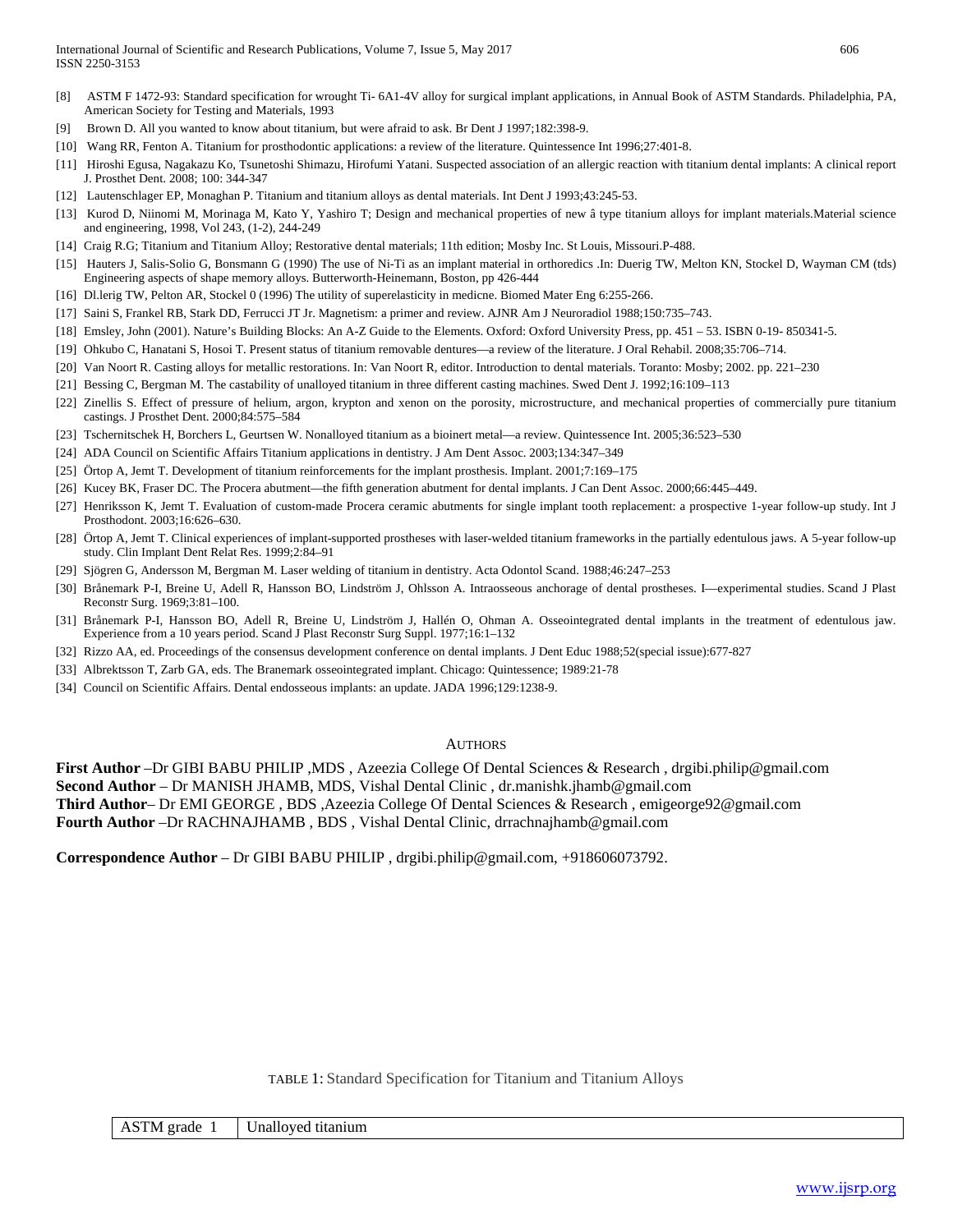| ASTM grade 2  | Unalloyed titanium                                                                                           |
|---------------|--------------------------------------------------------------------------------------------------------------|
| ASTM grade 3  | Unalloyed titanium                                                                                           |
| ASTM grade 4  | Unalloyed titanium                                                                                           |
| ASTM grade 5  | Titanium alloy (6 % aluminum, 4 % vanadium),                                                                 |
| ASTM grade 6  | Titanium alloy (5 % aluminum, 2.5 % tin),                                                                    |
| ASTM grade 7  | Unalloyed titanium plus 0.12 to 0.25 % palladium                                                             |
| ASTM grade 9  | Titanium alloy (3 % aluminum, 2.5 % vanadium),                                                               |
| ASTM grade 11 | Unalloyed titanium plus 0.12 to 0.25 % palladium                                                             |
| ASTM grade 12 | Titanium alloy (0.3 % molybdenum, 0.8 % nickel),                                                             |
| ASTM grade 13 | Titanium alloy (0.5 % nickel, 0.05 % ruthenium),                                                             |
| ASTM grade 14 | Titanium alloy (0.5 % nickel, 0.05 % ruthenium)                                                              |
| ASTM grade 15 | Titanium alloy (0.5 % nickel, 0.05 % ruthenium),                                                             |
| ASTM grade 16 | Unalloyed titanium plus 0.04 to 0.08 % palladium                                                             |
| ASTM grade 17 | Unalloyed titanium plus 0.04 to 0.08 % palladium,                                                            |
| ASTM grade 18 | Titanium alloy (3 % aluminum, 2.5 % vanadium) plus 0.04 to 0.08 % palladium,                                 |
| ASTM grade 19 | Titanium alloy (3 % aluminum, 8 % vanadium, 6 % chromium, 4 % zirconium, 4 % molybdenum),                    |
| ASTM grade 20 | Titanium alloy (3 % aluminum, 8 % vanadium, 6 % chromium, 4 % zirconium, 4 % molybdenum) plus                |
|               | $0.04$ to $0.08$ % palladium                                                                                 |
| ASTM grade 21 | Titanium alloy (15 % molybdenum, 3 % aluminum, 2.7 % niobium, 0.25 % silicon)                                |
| ASTM grade 23 | Titanium alloy (6 % aluminum, 4 % vanadium with extra low interstitials, ELI),                               |
| ASTM grade 24 | Titanium alloy (6 % aluminum, 4 % vanadium) plus 0.4 to 0.8 % palladium                                      |
| ASTM grade 25 | Titanium alloy ( $\overline{6\%}$ aluminum, 4% vanadium) plus 0.3 to 0.8% nickel and 0.04 to 0.08% palladium |
| ASTM grade 26 | Unalloyed titanium plus 0.08 to 0.14 % ruthenium                                                             |
| ASTM grade 27 | Unalloyed titanium plus 0.08 to 0.14 % ruthenium,                                                            |
| ASTM grade 28 | Titanium alloy (3 % aluminum, 2.5 % vanadium) plus 0.08 to 0.14 % ruthenium                                  |
| ASTM grade 29 | Titanium alloy (6 % aluminum, 4 % vanadium, extra low interstitial elements, ELI) plus 0.08 to 0.14 %        |
|               | ruthenium,                                                                                                   |
| ASTM grade 30 | Titanium alloy (0.3 % cobalt, 0.05 % palladium)                                                              |
| ASTM grade 31 | Titanium alloy (0.3 % cobalt, 0.05 % palladium),                                                             |
| ASTM grade 32 | Titanium alloy (5 % aluminum, 1 % tin, 1 % zirconium, 1 % vanadium, 0.8 % molybdenum),                       |
| ASTM grade 33 | Titanium alloy (0.4 % nickel, 0.015 % palladium, 0.025 % ruthenium, 0.15 % chromium),                        |
| ASTM grade 34 | Titanium alloy (0.4 % nickel, 0.015 % palladium, 0.025 % ruthenium, 0.15 % chromium),                        |
| ASTM grade 35 | Titanium alloy (4.5 % aluminum, 2 % molybdenum, 1.6 % vanadium, 0.5 % iron, 0.3 % silicon)                   |
| ASTM grade 36 | Titanium alloy (45 % niobium)                                                                                |
| ASTM grade 37 | Titanium alloy (1.5 % aluminum).                                                                             |
| ASTM grade 38 | Titanium alloy (4 % aluminum, 2.5 % vanadium, 1.5 % iron)                                                    |

TABLE 2 :Grades for Commercially pure titanium (cpTi)

| <b>TYPE</b>    | MAXIMUM IMPURITY LIMITS(wt%) |      |        |        |          |  |  |
|----------------|------------------------------|------|--------|--------|----------|--|--|
|                | Nitrogen                     | Iron | Oxygen | Carbon | Hydrogen |  |  |
| ASTM grade I   | 0.03                         |      | 0.18   | 0.1    | 0.015    |  |  |
| ASTM grade II  | 0.03                         |      | 0.25   | 0.1    | 0.015    |  |  |
| ASTM grade III | 0.05                         |      | 0.35   | 0.1    | 0.015    |  |  |